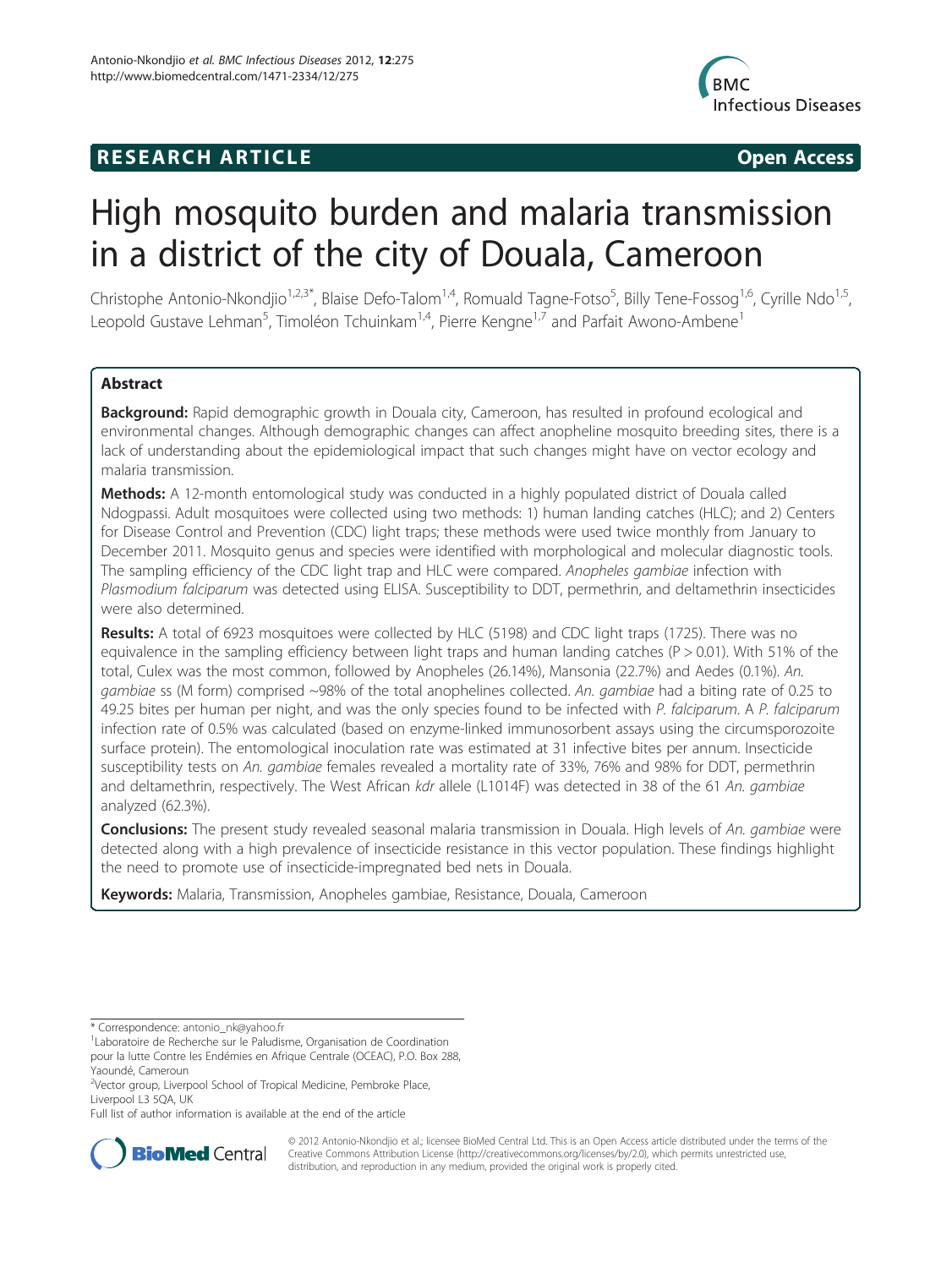# Background

Urban malaria is an emerging health problem in Africa [[1\]](#page-6-0). Some reports indicate that the rapid demographic growth of some urban areas presents a serious challenge for the control of endemic diseases such as malaria [\[1,2](#page-6-0)]. Several factors influence the epidemiology and severity of malaria disease in urban areas; these factors include the geographical characteristics of the town, the level of immunity in the local population, the extent of unplanned urbanization, urban agriculture development, and the degree of human migration from rural to urban areas [\[2,3](#page-6-0)]. Although unplanned urbanization characterized by poor housing, lack of sanitation and inadequate surface water drainage is recognized as one of the major factors maintaining the presence of Anopheles gambiae in some urban settings [[2\]](#page-6-0), it has not been extensively studied in Cameroon.

In Cameroon, malaria affects over 90% of the population and is responsible for 35% of the annual mortality [[4\]](#page-6-0). Despite the regular occurrence of malaria cases in urban settings, only a limited number of studies have addressed the epidemiology of the disease in such settings. Entomological studies in the city of Yaoundé, reported low malaria transmission rates in central districts, but high transmission rates in peripheral locations [[5-7](#page-6-0)]. Parasitological studies on the other hand, revealed an annual prevalence of 35% of Plasmodium falciparum asexual parasites carriers, a seasonal variation of parasites prevalence in the population and, a potential infectious reservoir dominated by the age group ranging from  $0 - 15$  years [\[8](#page-6-0)]. The city of Douala, the largest in Cameroon, has, paradoxically, received less attention. Although there are some similarities between Douala and Yaoundé, several climatic and environmental contrasts exist. For example, Douala is a port city close to the Atlantic Ocean with year-round rainfall and a high level of spontaneous urbanization compared with Yaoundé, which is situated inland at high altitude. All this making that Yaoundé and Douala could experience distinctive malaria epidemiological conditions. Since the 1950s, successive changes have been made to the Cameroon National Policy for Malaria Control. From the 1950s to the 1960s malaria control efforts were mainly oriented on indoors residual spraying of insecticides, in the 1980s primary health care services were promoted, and in the 1990s insecticide-treated bed nets came into use. A lack of knowledge about malaria epidemiology in different contexts has undoubtedly contributed to variations in the success of such measures to combat the disease [[9\]](#page-6-0). Thus, better understanding of the factors affecting malaria epidemiology in Douala could assist efforts towards malaria control in the city.

This work falls into a series of studies aimed at assessing the influence of urbanization on malaria vector bionomic and malaria transmission in the two major urban cities of Cameroon: Douala and Yaoundé. A recent study conducted in the city of Douala, revealed the presence of a number of mosquito breeding sites that persisted all year long as well as a high prevalence of mosquito resistance to DDT and permethrin insecticides [[10\]](#page-6-0). Here, we present the results of a 12-month study on the dynamics of malaria transmission and mosquito burden in the district Ndogpassi Douala, which contains hundreds of thousands of urban dwellers.

# **Methods**

#### Study sites

The study took place in Ndogpassi (3° 48'N 10° 08'E), a district of Douala, which is the largest city in Cameroon and comprises around 2.5 million inhabitants [\[11](#page-6-0)]. Douala is located within the Congo-Guinean phytogeographic zone near the Atlantic coast and lies about 1 meter above sea level. It has an equatorial climate with two rainy seasons from March to June and August to November and about 3,500 mm of rainfall annually.

The district of Ndogpassi, which a decade ago was situated at the edge of the town, is now fully integrated into the city, thus extending the urban domain. Part of the area is covered by marshland that is exploited during the dry season for urban agriculture. Nearly all the district has numerous stagnant pools of water all year long. Ndogpassi is one of the most densely populated districts in the city with a population estimated to be several hundreds of thousands.

# Adult mosquito collections

Adult mosquitoes were collected from January to December 2011. Two sampling methods were used. (1) Human landing catches (HLC) took place between 19:00 to 06:00. Collections were performed outdoors at four randomly selected sites on two consecutive nights each month (two teams of volunteers collected the mosquitoes each night; one team from 19:00 to 01:00 and the other from 01:00 to 06:00). All volunteers consented to mosquito capture and were given free malaria prophylaxis. (2) Seven light traps (LT) of the Centers for Disease Control and Prevention (CDC) type were placed indoors at seven sites using distances between 50 and 500 m.

The study was conducted under ethical clearance No. 216/CNE/SE/09 from the Cameroon National Ethics Committee Ref IORG0006538-IRB00007847-FWA00016054.

# Field processing of mosquitoes

Mosquitoes were identified at the genus and species level. Anophelines were identified for species type using the morphological characteristics provided by the identification keys of Gillies and Coetzee [\[12\]](#page-6-0) and Gillies & De Meillon [\[13](#page-6-0)]. Specimens were stored individually in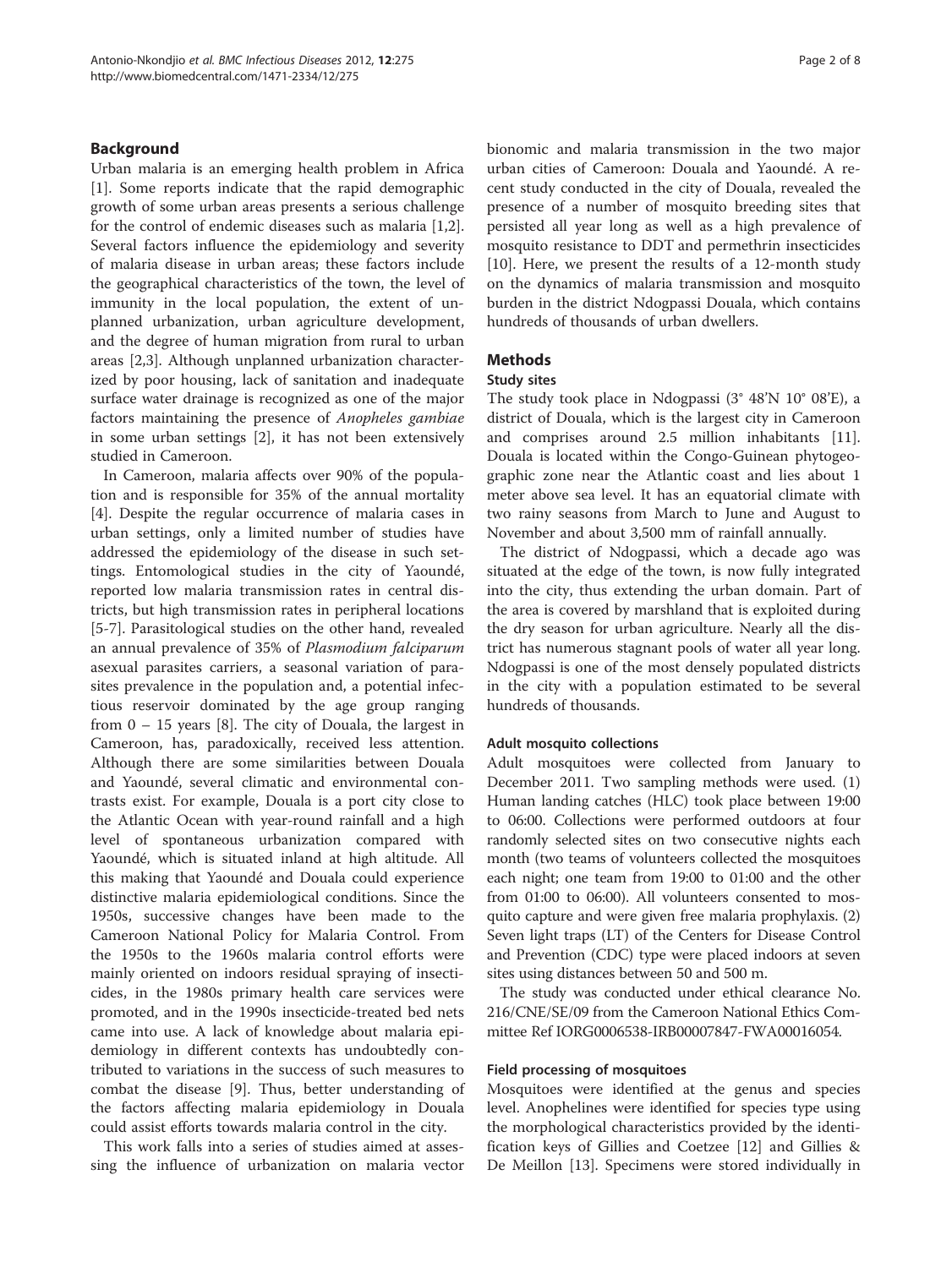numbered tubes containing desiccant, after which they were archived and stored at −20°C until ready for processing in the laboratory at Yaoundé.

# Laboratory processing of anophelines

Members of the An. gambiae complex were identified using the molecular diagnostic tools described previously [[14\]](#page-6-0). DNA extracted from a mosquito leg and/or wing was used for analysis. The heads and thoraxes from female anophelines were tested for the presence of the P. falciparum circumsporozoite protein (CSP) using enzyme-linked immunosorbent assay (ELISA) [\[15\]](#page-6-0). The CSP positive rate was calculated as the ratio of P. falciparum-infected mosquitoes over the total number of mosquitoes tested by ELISA. The entomological inoculation rate was calculated by multiplying the human biting rate estimated from HLC by the CSP rate.

# Insecticide susceptibility tests

Insecticide susceptibility tests were performed on 2- to 4-day-old unfed An. gambiae s.l. The An. gambiae larvae used for this analysis were collected from temporary and semi-permanent breeding sites situated near the study area. Batches of 20 to 25 mosquitoes per tube were exposed to insecticide-impregnated papers (Liverpool School of Tropical Medicine, UK) for 1 hour. The insecticide susceptible An. gambiae Kisumu strain was used as a control to measure the effectiveness of the impregnated papers. The following diagnostic concentrations of insecticides were tested: 4% DDT, 0.75% permethrin, and 0.05% deltamethrin. The numbers of mosquitoes knocked down by the insecticide were recorded every 5 minutes during exposure. After exposure, mosquitoes were fed with a 10% glucose solution and the number of dead mosquitoes was recorded 24 hours post-exposure. Tests using untreated papers were systematically run as controls. The mortality rates were corrected using the Abbot formula [[16](#page-6-0)] whenever the mortality rate of the controls was between 5 and 20%. World Health Organization criteria [\[17\]](#page-6-0) were used to evaluate the resistance and susceptibility status of the mosquito population tested. Three classes of insecticide susceptibility were defined: insecticide resistant (<80%), insecticide tolerant (80 to 97%), and insecticide susceptible (>97%).

To screen for the presence of kdr alleles (L1014F and L1014S) that confer resistance to DDT and pyrethroid, DNA extracted from individuals exposed to insecticides was tested using the Hot Ligation Oligonucleotide Assay from Lynd et al. [[18\]](#page-6-0).

### Data analyses

Houses were selected for light trap catches where the number of occupants comprised 8 to 12 individuals; this approach reduced bias from large differences in the number of human inhabitants per site. Prior to the study, preliminary mosquito collections were conducted using the light traps. Only houses with the highest numbers of mosquitoes were selected for further investigation. To assess linear correlations between the two collection methods, the Pearson correlation coefficient was used to calculate the average number of mosquitoes collected nightly by the LT and HLC methods. Prior to analysis, the average number for each catch (x) was transformed to  $Y = log(x + 1)$ . To compare methods and determine if mosquito abundance was affected by the sampling efficiency of each method used, the ratio of the number of mosquitoes in LT to the number of mosquitoes in HLC  $(Log(HLC + 1) - Log(LT + 1))$  was plotted against the average abundance  $[Log(HLC + 1) +$  $Log(LT + 1)/2$  as described by Overgaard et al. [\[19](#page-6-0)].

# Results

# Field sampling

A total of 6923 mosquitoes belonging to four genera were collected; these comprised Anopheles, Culex, Mansonia, and Aedes. Of these 6923 mosquitoes, 5198 were collected by a total of 96 men-night catches while 1725 were collected over 168 nights using CDC LT. Culex (51% of the total) was the most prevalent species, followed by Anopheles (26.14%), Mansonia (22.7%) and Aedes (0.1%) (Table 1). The majority of the Culex species were Culex quinquefasciatus, whereas Aedes species comprised A. aegypti and A. albopictus. Two species of anophelines, namely, An. gambiae sensu stricto (1805/ 1810) and An. ziemanni (5/1810) were collected. For molecular identification of the An. gambiae M and S forms, an average of 20 to 40 mosquitoes were randomly selected from those collected each month using both HLC and CDC LT methods. The results of these collections showed that An. gambiae specimens mostly comprised the M molecular form (384/386); only two specimens were of the S molecular form (2/386).

Table 1 Number of mosquitoes collected in Ndogpassi district, Douala, using CDC light traps and night landing catches (January to December 2011)

| <b>Species</b> | Night landing catches |       | <b>CDC</b> light traps |        | Total |        |
|----------------|-----------------------|-------|------------------------|--------|-------|--------|
|                | Ν                     | B/m/n | N                      | Trap/N | N     | $\%$   |
| Aedes          | 2                     | 0.04  | 5                      | 0.03   |       | 0.10%  |
| Culex          | 2058                  | 44.74 | 1474                   | 8.77   | 3532  | 51.02% |
| Mansonia       | 1449                  | 31.50 | 125                    | 0.74   | 1574  | 22.74% |
| An. gambiae    | 1685                  | 36.63 | 120                    | 0.71   | 1805  | 26.07% |
| An. ziemanni   | 4                     | 0.08  |                        | 0.01   | 5     | 0.07%  |
| Total          | 5198                  | 113   | 1725                   | 10 27  | 6923  |        |

N : number of mosquitoes collected, B/m/n : Bites/man/night, Trap/N : number collected in a trap per night.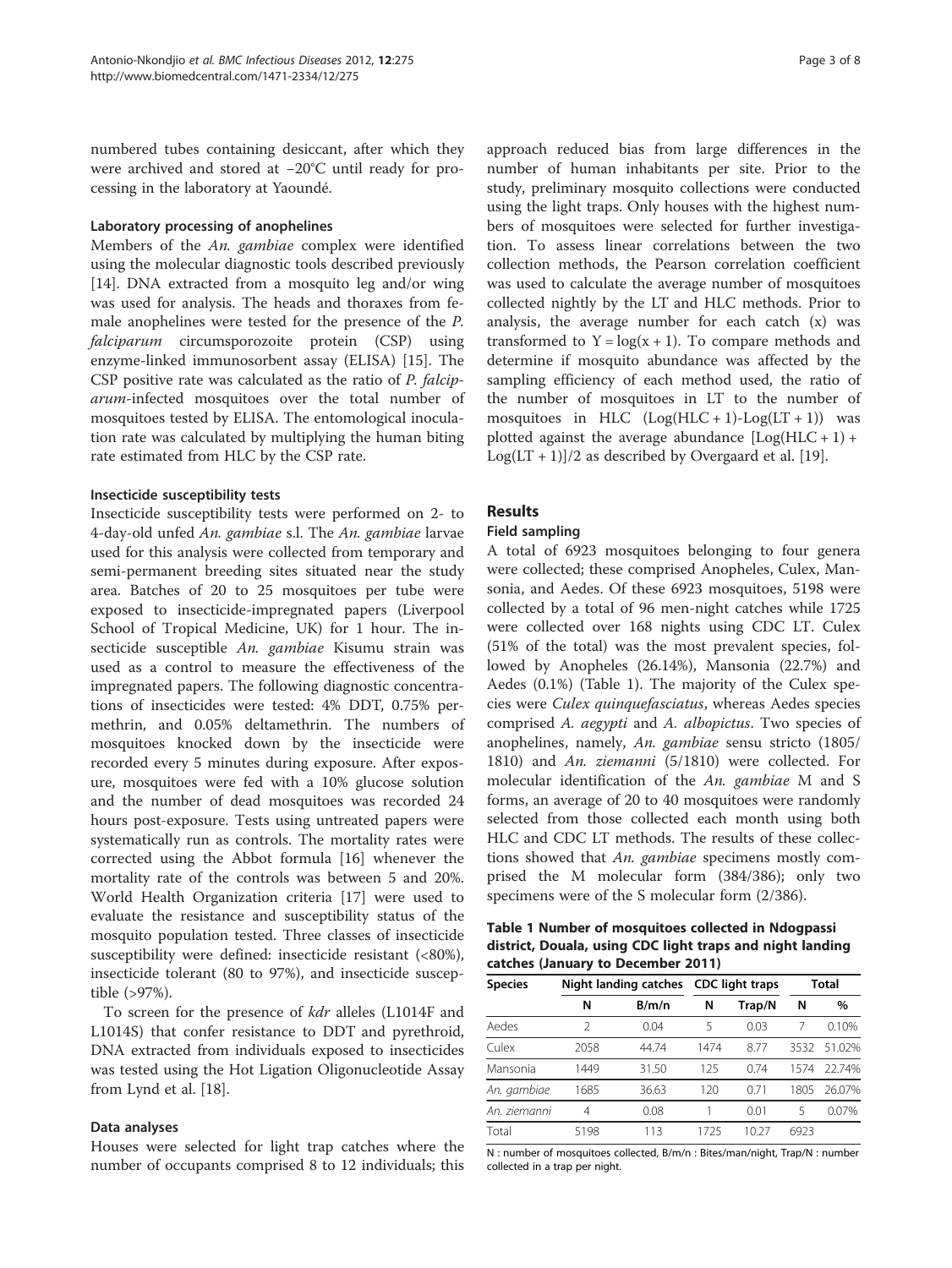The average number of mosquitoes collected by HLC was 54.2 mosquitoes per man per night, whereas the average number of mosquitoes collected by CDC LT was 10.3 mosquitoes per trap per night. Culex mosquitoes were most frequently collected by light traps (41.7% of the total) compared with An. gambiae and Mansonia (6.6% and 7.9% of their total numbers, respectively). The Pearson correlation coefficient, which was used to assess the relationship between nightly LT and HLC catches, indicated that there was no consistency in the sampling efficiency between LT and HLC when all mosquitoes were considered ( $r = -0.35$ ,  $P = 0.53$ ). When mosquitoes were separated into the three most common genera, the correlation was positive but not significant for Anopheles ( $r = 0.44$ ,  $P = 0.03$ ) and Culex ( $r = 0.36$ ,  $P = 0.09$ ) but negative for Mansonia ( $r = -0.16$ ,  $P = 0.46$ ). Figure 1 shows an analysis of the ratio of LT to HLC plotted against mosquito abundance. No significant tendency for increased sampling effect with increasing mosquito abundance was detected  $(P = 0.53)$  (Figure 1).

# Biting rates

The mosquito burden in Ndogpassi was mainly associated with the presence of An. gambiae, Culex and Mansonia. These mosquitoes were present all year long with biting rates varying with the rainfall. An. gambiae was responsible for a biting rate of 0.25–49.3 bites per man per night. Culex mosquitoes were present all year long, and their biting rates always exceeded 10 bites per man per night. In contrast, Mansonia were more common during the long dry season in January and February (Figure [2\)](#page-4-0). The following seasonal variations in An. gambiae numbers were recorded (in bites per man per night): 42.12 and 1.87 during the short (July) and long dry seasons (December to February), respectively, and



99.13 and 68.63 during the short (March–June) and long (August–November) rainy seasons, respectively.

Figure [3](#page-4-0) shows the cycle of night-time biting activity where it can be seen that  $An$ . gambiae densities were higher between 10 PM and 5 AM with a peak biting activity between 1 and 2 AM (Figure [3](#page-4-0)).

#### Malaria transmission and infection rates

Nine An. gambiae from the 1765 anophelines tested by ELISA (4 An. ziemanni and 1761 An. gambiae) were found to be infected with P. falciparum. The P. falciparum infection rate, which was calculated from the number of positive CSP ELISA results, was 0.5% (95% CI: 0.2% - 0.97%). One of the infected mosquitoes was collected by CDC LT, while the rest were collected by HLC. We found that malaria transmission was seasonal and occurred from March to August, with the highest transmission recorded in May 2011 (Figure [4\)](#page-5-0). The annual entomological inoculation rate was estimated at 31 infective bites.

#### Insecticide susceptibility assays

A total of 757 An. gambiae females were tested for their susceptibility to DDT and pyrethroid insecticides. Mortality rates of 33%, 76% and 98% were recorded for DDT, permethrin and deltamethrin, respectively. The An. gambiae insecticide susceptible strain Kisumu, which was used as a control, had a mortality rate of 100% for permethrin (100/100) and deltamethrin (100/100), and 94% for 4% DDT (94/100). Interestingly, we noted that the mosquito knockdown times were four to 12 times higher than the corresponding values for the Kisumu strain (Table [2](#page-5-0)). kdr allele screening was conducted on 61 specimens selected from mosquitoes that survived exposure to DDT, permethrin and deltamethrin; 38 (62.3%) were found to carry the L1014F allele at this locus. In contrast, the L1014S allele, which is common in East Africa, was not detected. Twenty-seven samples were homozygous for the L1014 F allele, whereas 11 samples were heterozygous at this locus.

# **Discussion**

Our data indicate that frequent malaria transmission occurs in Douala city, a finding that is consistent with the majority of studies conducted in urban settings within sub-Saharan Africa [\[20](#page-6-0)-[25\]](#page-7-0). The mosquito burden was primarily Culex, followed by A. gambiae, and Mansonia. The large number of Culex suggests that the area is experiencing difficulties with water and waste management of the type that is common to unplanned urba-nized areas in Africa [[26,27](#page-7-0)]. The An. gambiae densities were far greater than what might have been expected, thus supporting the possibility of adaptation of this species to urban areas [[28\]](#page-7-0). Although the An. gambiae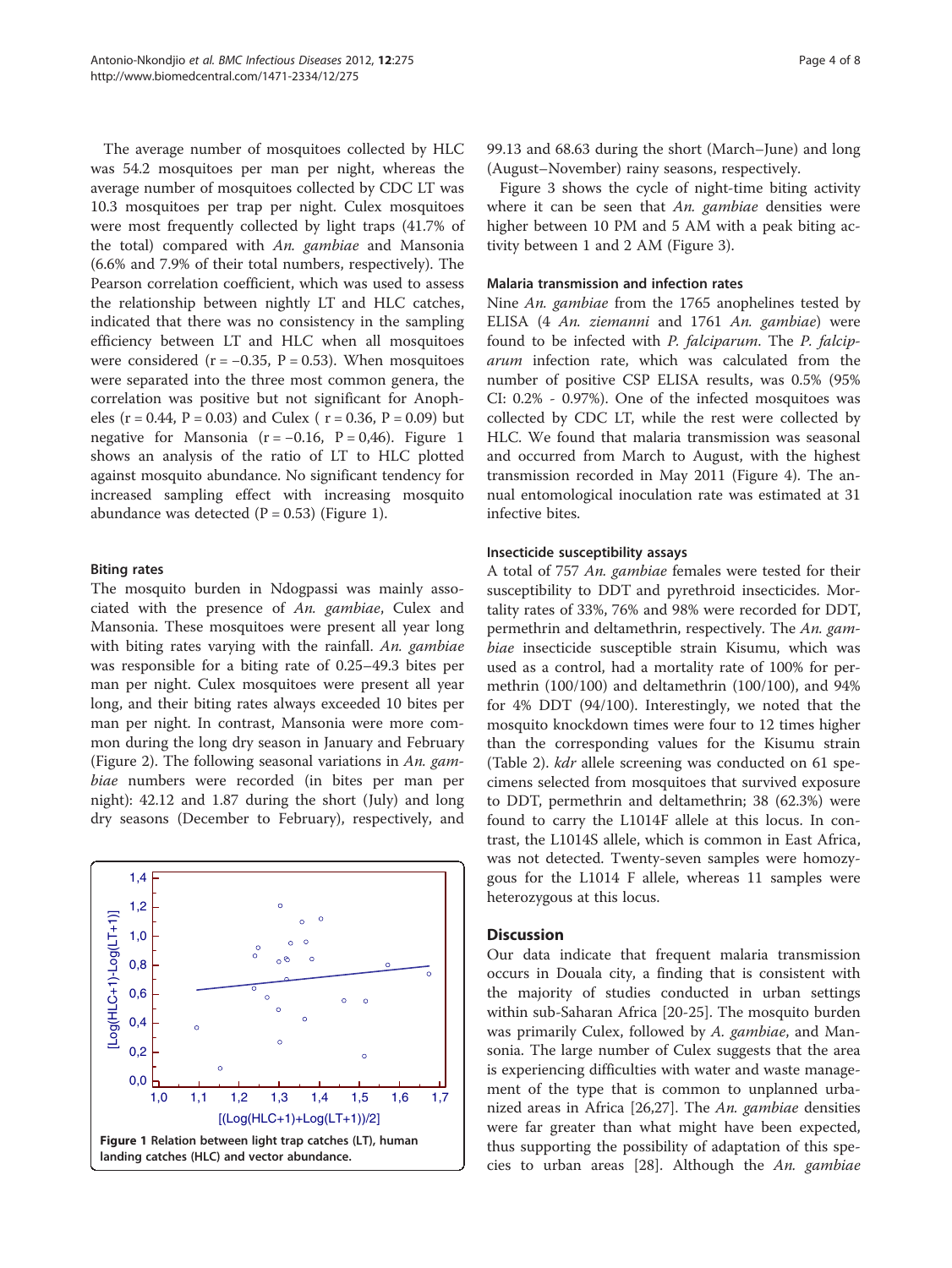<span id="page-4-0"></span>

biting densities were subject to seasonal fluctuations, this species was present all year long owing to the presence of abundant collections of standing water in the district. However, An. gambiae samples consisted almost exclusively of the M form, a finding consistent with earlier studies conducted in Cameroon that indicated the high prevalence of this molecular form in coastal areas [[29-31\]](#page-7-0). The predominance of the M form over the S form in the study area is most likely associated with its higher tolerance to salinity (Costantini, unpublished data).

Human landing catches appeared to be far more efficient than CDC light traps. This observation is consistent with data from several studies comparing the efficacy of HLC with a diverse range of mosquito collection methods [[32,33\]](#page-7-0). Indeed during HLC, mosquitoes are attracted by both visual and chemical stimuli, whereas CDC light traps use only visual stimuli. However, the fact

that HLC was undertaken outdoors while CDC LT was conducted indoors could have overestimated the efficiency of HLC compared with CDC LT. Because of the personal and property related security issues in Douala, household owners did not permit us to conduct indoor HLC; this prompted us to adjust the study design, whereby HLC was conducted exclusively outdoors while CDC LT continued to be placed indoors. The number of species collected fluctuated substantially between the two methods but was in agreement with previous studies that have indicated that the efficiency of a collection method can vary according to the composition of the mosquito species present, mosquito densities, availability of alternative hosts, and city lighting [\[33-35](#page-7-0)]. The sampling efficiency of both collection methods was found to be independent of vector abundance. Although comparisons between collection methods commonly use log transformation of direct counts, the method used here

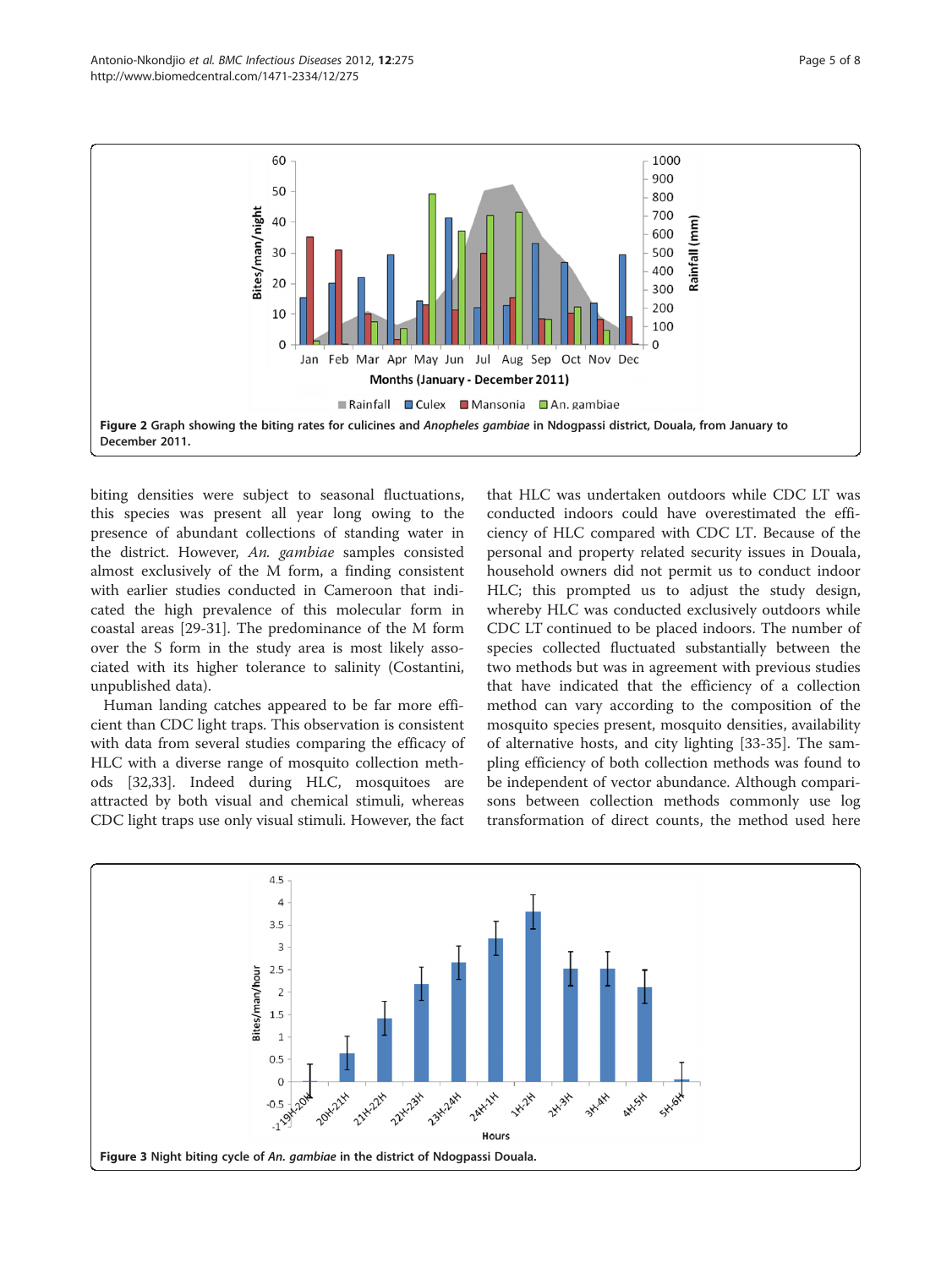<span id="page-5-0"></span>

would have little bias because it uses  $log(x + 1)$  instead of  $log(x)$  [\[19](#page-6-0)]. However, use of negative binomial regression analysis or Bayesian estimations might be more appropriate for some studies [[19\]](#page-6-0).

Malaria transmission estimates in Ndogpassi district were relatively high compared to records from similar urban settings [[27,36,37\]](#page-7-0). The data are consistent with parasitological and clinical records revealing a high prevalence of malarial disease in the population, however [\[38\]](#page-7-0). Malaria transmission was detected only during the rainy season, despite the continuous presence of An. gambiae and could probably be associated to the low infectiousness of the human reservoir [[8](#page-6-0),[21](#page-6-0),[36](#page-7-0),[39](#page-7-0)] alternatively, it could reflect the influence of high temperature and low humidity on the longevity and vectorial capacity of An. gambiae during the dry season. Several factors can influence parasite prevalence in humans and mosquito infectivity; these include, for example, the use of protective measures against mosquitoes, health seeking behaviors, socio-economic status, and immunity [[40-42\]](#page-7-0).

Although malaria transmission estimates were not assessed across the city, an earlier study suggested that there might be a heterogeneous risk for malaria transmission that is dependent on the distribution of An. gambiae [\[10](#page-6-0)]. The situation in Douala could be similar to that of Yaoundé where malaria transmission has been estimated at 277–365 infectious bites per human per year in the peripheral districts, and 3–33 infectious bites per human per year in the central districts [\[7,8](#page-6-0)[,27](#page-7-0)]. According to Robert et al. [\[37\]](#page-7-0), the annual inoculation rates in sub-Saharan Africa could be as high as 7.1 in the city centers, 45.8 in peri-urban areas and 167.7 in rural areas. The data from this study exceeded the anticipated estimates for central districts and could indicate that the high malaria prevalence is maintained by frequent migration of populations from highly endemic rural areas to the city. Moreover, the fact that no transmission was detected during certain periods of the year does not totally exclude the possibility of perennial malaria transmission since clinical cases were reported all year long in the local health care center (data not shown). Clearly, further studies for are needed to obtain better understanding of all the factors influencing malaria transmission in Douala.

The level of An. gambiae susceptibility to DDT and pyrethroid insecticides, and the frequency of the kdr allele in the An. gambiae population were in agreement with previous studies [\[10](#page-6-0)[,43](#page-7-0)]. The high prevalence of insecticide resistance in the mosquito population of Ndogpassi district can be attributed to the frequent use of chemical insecticides for market gardening and personal protection [[44\]](#page-7-0). Apart from insecticide-treated bed nets, insecticide sprays and coils were reported to be in regular use in households [[44\]](#page-7-0), whereas up to eight different

Table 2 Knockdown times and mortality rates for Anopheles gambiae field populations in Ndogpassi, Douala, after exposure to 4% DDT, 0.75% permethrin or 0.05% deltamethrin

| Insecticide        |     | Knockdown times<br>Kdt50 (95% CI) Min | Kdt95 (95% CI) Min     | KdT50R | Mortality |
|--------------------|-----|---------------------------------------|------------------------|--------|-----------|
| 4% DDT             | 249 | $226.5(0.27 - 1849)$                  | $520.5(0.01 - 25442)$  | 12.04  | 33%       |
| 0.75% permethrin   | 350 | $110.7 (86.6 - 175)$                  | $389.8(227.6 - 1094)$  |        | 76%       |
| 0.05% deltamethrin | 158 | $44.3(42 - 47.02)$                    | $108.6$ (94.9 - 129.7) |        | 98%       |

N: number of mosquitoes tested, Kd: knockdown times, Bold: resistant populations.

Kdt50R: kdT50 of tested population divided by KdT50 of Kisumu strain.

KdT50: Kd time in minutes for 50% mosquitoes.

KdT95: Kd time in minute for 95% mosquitoes.

Mortality: mortality rate 24 hours post exposure to the insecticide.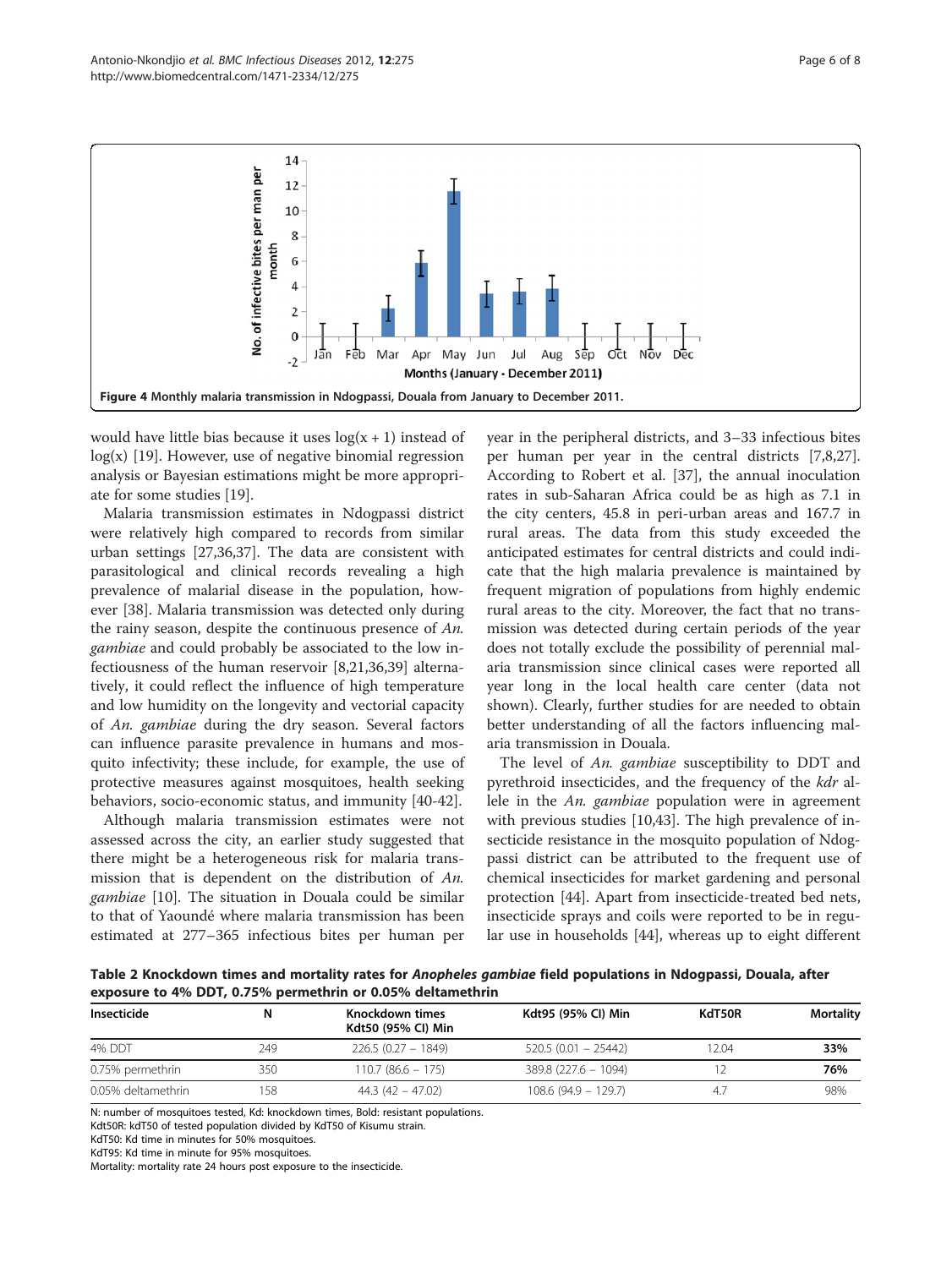<span id="page-6-0"></span>insecticide mixtures including pyrethroids, organochlorines, organophosphorus and carbamates have also been reported to be in regular use for urban farming in Cameroon [\[45](#page-7-0)]. A direct association between urban farming and increased insecticide resistance in malaria vectors has been reported in several studies [23[,25,45,46](#page-7-0)]. Despite the high prevalence of the kdr allele in mosquito populations, and its close association with resistance to both permethrin and DDT [\[45](#page-7-0)], this resistance mechanism might not be fully responsible for all of the insecticide resistance phenotypes that exist. Further studies are underway to explore the importance of metabolic resistance to insecticides in mosquito populations. The rapid expansion of insecticide resistance is becoming a serious challenge for malaria control across Africa that calls for sustainable solutions [\[47,48](#page-7-0)].

# Conclusions

The present study reveals high densities of An. gambiae associated with seasonal malaria transmission in the district of Ndogpassi, Douala, Cameroon. Moreover, our surveys showed a high prevalence of An. gambiae that are resistant to both DDT and permethrin. These data might be of great importance to assess the dynamic of malaria transmission and insecticide resistance in Douala after the recent nationwide free distribution of long lasting insecticidal nets to the population.

#### Competing interests

The authors declare that they have no competing interests.

#### Authors' contributions

CAN, PAA conceived of and designed the study protocol. BDT, RTF, PK, BTF, CN, PAA, and CAN participated in the field sample collections. BDT, BTF, CN, and CAN carried out the molecular and ELISA analyses; LGL, TT, and PK helped to draft and revise the manuscript. CAN was responsible for data analysis and interpretation and also wrote the paper. All authors have read and approved the final version.

#### Acknowledgements

We will like to thank Kopya Edmond and Benjamin Menze who helped will field and laboratory analysis. We also like to thank the people of Ndogpassi district in Douala for their cooperation throughout the study. This work was supported by a Wellcome Trust Intermediate Fellowship in Public Health and Tropical Medicine (WTO86423MA) to CAN.

#### Author details

<sup>1</sup> Laboratoire de Recherche sur le Paludisme, Organisation de Coordination pour la lutte Contre les Endémies en Afrique Centrale (OCEAC), P.O. Box 288, Yaoundé, Cameroun. <sup>2</sup>Vector group, Liverpool School of Tropical Medicine, Pembroke Place, Liverpool L3 5QA, UK. <sup>3</sup> Faculty of Health Sciences University of Bamenda, P.O. Box 39, Bambili, Cameroon. <sup>4</sup>Faculty of Sciences University of Dschang, P.O Box 067, Dschang, Cameroun. <sup>5</sup>Faculty of Sciences University of Douala, P.O. box 24157, Douala, Cameroon. <sup>6</sup>Faculty of Sciences, University of Yaoundé I, P.O. Box 337, Yaoundé, Cameroon. <sup>7</sup>Institut de Recherche pour le Développement (IRD), UMR MIVEGEC (UM1, UM2, CNRS 5290, IRD 224), 911, avenue Agropolis, P.O. Box 64501, Montpellier cedex 5 34394, France.

#### Received: 26 April 2012 Accepted: 29 October 2012 Published: 30 October 2012

#### References

- Hay S, Guerra C, Tatem A, Atkinson P, Snow R: Urbanization, malaria transmission and disease burden in Africa. Nat Rev Microbiol 2005, 3:81–90.
- 2. Keiser J, Utzinger J, Caldas De Castro M, Smith T, Tanner M, Singer B: Urbanization in sub-saharan Africa and implication for malaria control. AmJTrop Med Hyg 2004, 71:118–127.
- 3. Wang S, Lengeler C, Smith T, Vounatsou P, Cisse G, Diallo D, Akogbeto M, Mtasiwa D, Teklehaimanot A, Tanner M: Rapid urban malaria appraisal (RUMA) in sub-Saharan Africa. Malar J 2005, 4:40.
- 4. Minsanté: Cameroun: vers un meilleur accès à la prévention et au traitement du SIDA, de la tuberculose et du paludisme; 2008. [http://wwwafriscoopnet/](http://wwwafriscoopnet/journal/spipphp) iournal/spipphp.
- 5. Fondjo E, Robert V, Le Goff G, Toto J, Carnevale P: Urban malaria transmission in Yaounde (Cameroon). 2. Entomologic study in 2 semi urban districts. Bull Soc Path Exot 1992, 85:57–63.
- 6. Nimpaye H, Van Der Kolk M, Fontenille D, Boudin C: Le paludisme urbain à Yaoundé (Cameroun) en 2000. Etude entomologique dans le quartier central «Dakar». Bull Liais Doc OCEAC 2001, 34:11–14.
- 7. Antonio-Nkondjio C, Awono-Ambene H, Toto J, Meunier J, Zebaze-Kemleu S, Nyambam R, Wondji C, Tchuinkam T, Fontenille D: High malaria transmission intensity in sub-urban area of Yaounde: the capital city of Cameroon. J Med Entomol 2002, 39:350–355.
- 8. Van der Kolk M, Etti Tebo A, Nimpaye H, Ngo Ndombol D, Sauerwein R, Eling W: Transmission of Plasmodium falciparum in urban Yaoundé Cameroon is seasonal and age-dependent. Trans R Soc Trop Med Hyg 2003, 97:375–379.
- 9. Carnevale P, Mouchet J: La lutte antivectorielle au Cameroun. Passé-Présent-Avenir. Réflexions. Entomol Méd 2001, 2181:202–208.
- 10. Antonio-Nkondjio C, Tene-Fossog B, Ndo C, Menze-Djantio B, Zebaze-Togouet S, Awono-Ambene H, Costantini C, Wondji C, Ranson H: Anopheles gambiae distribution and insecticide resistance in the cities of Douala and Yaoundé (Cameroon): influence of urban agriculture and pollution. Malar J 2011, 10:154.
- 11. BUCREP: Troisième recencement générale de la population et de l'habitat. Third general population and housing census Cameroun, Rapport de présentation des résulstats définitifs République du Cameroun; 2010.
- 12. Gillies M, Coetzee M: A supplement to the Anophelinae of Africa south of the Sahara (Afrotropical region), Pub South Afr Inst Med Res: 1987.
- 13. Gillies M, De Meillon B: The Anophelinae of Africa South of the Sahara. South Africa: South Africa Institute of Medical Research Johannesburg; 1968.
- 14. Fanello C, Santolamazza F, Della Torre A: Simultaneous identification of species and molecular forms of the Anopheles gambiae complex by PCR-RFLP. Med Vet Entomol 2002, 16:461–464.
- 15. Wirtz R, Zavala F, Charoenvit Y, Campbell G, Burkot T, Schneider I, Esser K, Beaudoin R, Andre R: Comparative testing of monoclonal antibodies against Plasmodium falciparum sporozoites for ELISA development. Bull World Health Organ 1987, 65:39–45.
- 16. Abbott WS: A method of computing the effectiveness of an insecticide. J Eco Entomol 1925, 18:265-267.
- 17. WHO: Test procedures for insecticide resistance monitoring in malaria Vectors. Bio-efficacy and Persistence of insecticides on treated surfaces, WHO/MAL/ 98,12 Report of the WHO Informal Consultation, Geneva; 1998.
- 18. Lynd A, Ranson H, McCall P, Randle N, Black W, Walker E, Donnelly M: A simplified high-throughput method for pyrethroid knock-down resistance (kdr) detection in Anopheles gambiae. Malar J 2005, 4:16.
- 19. Overgaard H, Saebo S, Reddy M, Reddy V, Abaga S, Matias A, Slotman M: Light traps fail to estimate reliable malaria mosquito biting rates on Bioko Island, Equatorial Guinea. Malar J 2012, 11(1):56.
- 20. Mourou J, Coffinet T, Jarjaval F, Pradines B, Amalvict R, Rogier C, Kombila M, Pages F: Malaria transmission and insecticide resistance of Anopheles gambia in Libreville and Port-Gentil, Gabon. Malar J 2010, 9:321.
- 21. Mourou J-R, Coffinet T, Jarjaval F, Cotteaux C, Pradines E, Godefroy L, Kombila M, Pages F: Malaria transmission in Libreville: results of a one year survey. Malar J 2012, 11(1):40.
- 22. Machault V, Gadiaga L, Vignolles C, Jarjaval F, Bouzid S, Sokhna C, Lacaux J, Trape J, Rogier C, Pages F: Highly focused anopheline breeding sites and malaria transmission in Dakar. Malar J 2009, 8:138.
- 23. Klinkenberg E, McCall P, Wilson M, Amerasinghe F, Donnelly M: Impact of urban agriculture on malaria vectors in Accra, Ghana. Malar J 2008, 7:151.